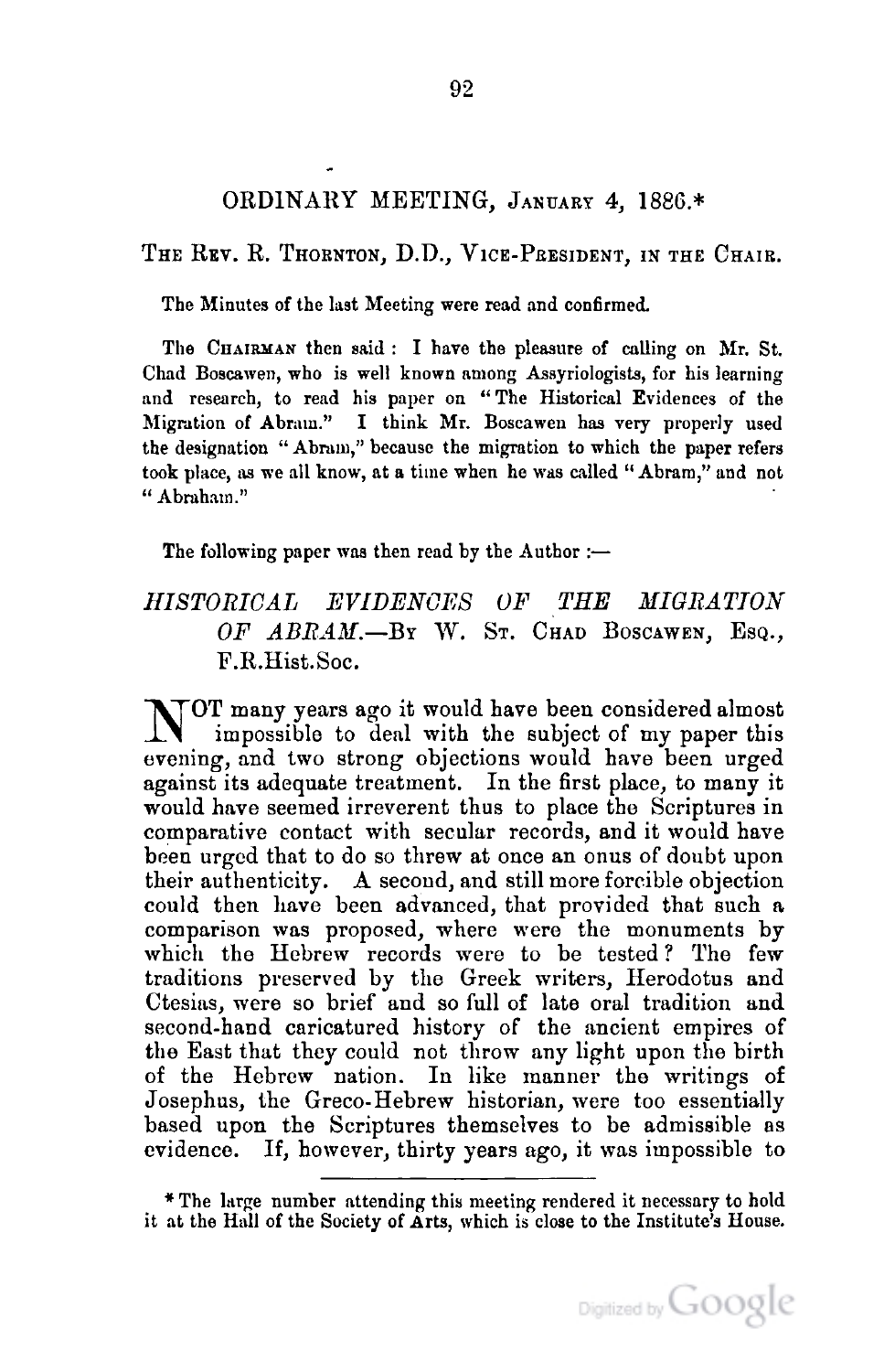institute snch a comparison, and to produce evidence which would tend to prove the migration of Terah and his descendants to be a great and important historical event, such is no longer the case.

Only of late have the grave-mounds of the land of Chaldea yielded up the monuments and inscriptions which the decipherer has revivified by his almost magic skill, and breathed into their long silent characters the breath of life, forcing them to become living witnesses in the cause of truth.

The discoveries made by Sir Henry Layard and M. Botta in Nineveh, followed by those of recent years resulting from the explorations of Mr. Hormuzd Rassam in Chaldea, have given to the history of the East a retrospective enlargement far beyond the expectations of the most ardent believer in the resurrection of the past.

When we remember that this series of historic records, won from the bosom of the earth, extends back to a period of twenty-five centuries before the Christian era in almost unbroken sequence, and that further still we find isolated and epoch-marking records, we may naturally expect that points of contact may be found between the Hebrew writings and these monuments, and that they will afford us the evidence we require.

Before proceeding to deal with these valuable stone commentaries which come from the dark storehouse of centuries, as new and illuminating lights, it is necessary to glance at the Hebrew account of the migratiou of Abram to see upon what points we have to obtain evidence to emphasise more strongly for those who doubt its accuracy, the historical character of the events, and their agreement with contemporary testimony.

The points we require to treat of are  $:$ 

- 1.-1'hat the ancestors of Abram belonged to the Semitic branch of the human family (Gen. xi.  $10-27$ ).
- 2.—That their original home was on the east side of the Euphrates (Josh. xxiv. 2).
- 3.-That the dwelling-place of Terah was in Ur of the Casdim or Chaldeans, that is, in Chaldca (Gen. xi. 31, and Neh. ix.  $7$ ).
- 4.—That the first step in the migration was from Ur to Kharran, in North Mesopotamia, and that all the tribe of Terah took part in that migration (Gen. xi. 31).



VOL. XX. H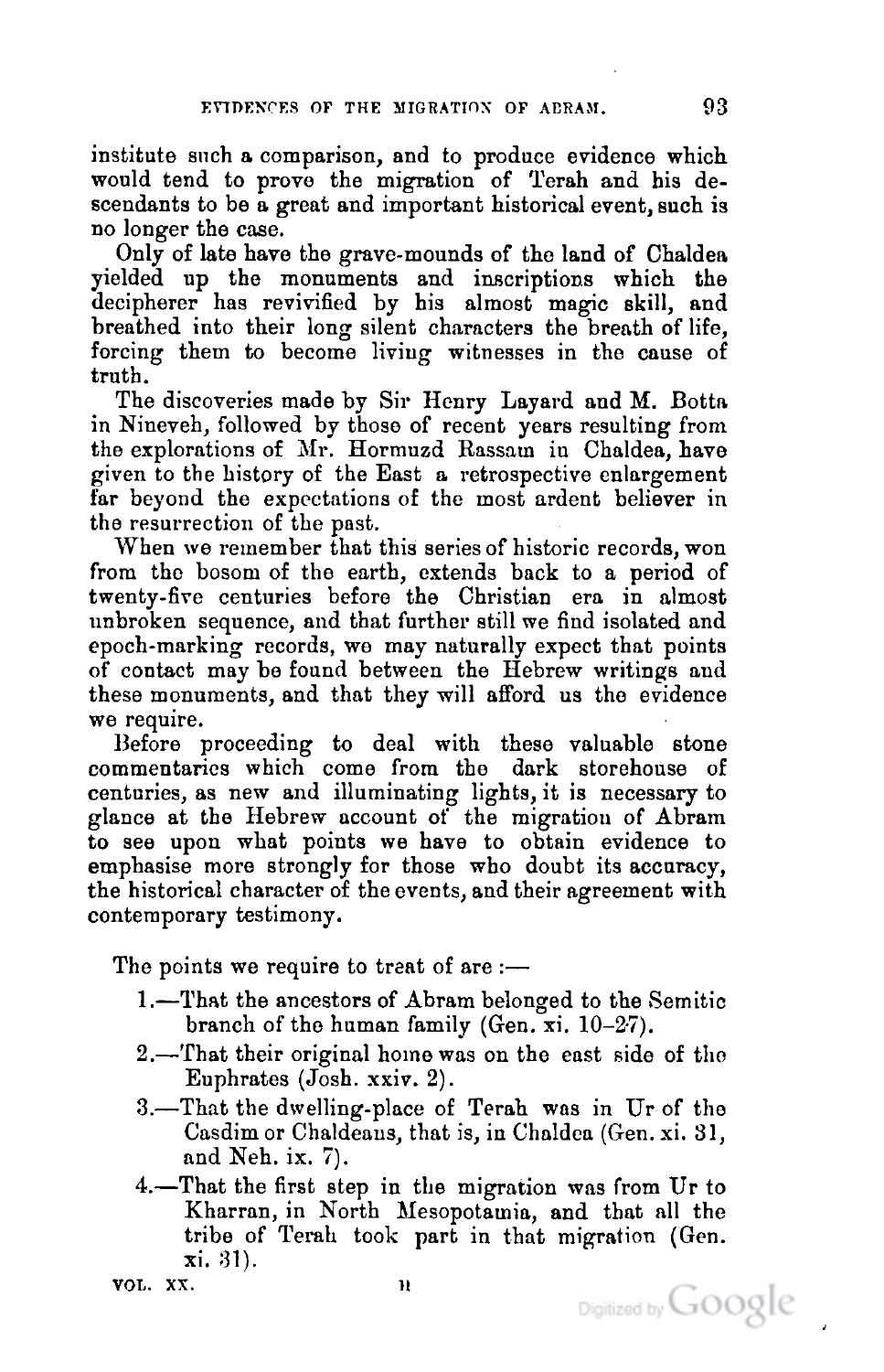- 5.-That while Abram journeyed still further to Canaan (Gen. xii. 5), the rest of the family of Terah remained in Kharran and established a colony there (Gen.  $\{xxiiv. 10-15; xxix. 4\}.$
- G.-That at the time of the leaving of Chaldea, or shortly after, that country was ruled by a confederation of Mesopotamian tribes j at the head of which was the King of Elam (Gen. xiv.).

With these points before us, therefore, we turn to the monuments and inscriptions from Chaldea. The most ancient inscriptions of the land are the work of the ancient Akkadians, or mountaineers, who had come down from the mountains of the East to the plains of Chaldea, and brought with them the germs of civilisation and the first elements of the Cuneiform writing. A record of this migration is preserved in the Hebrew writings: "And it came to pass as they journeyed in the East, they found a plain in the land of Shinar and dwelt there  $\mu$  (Gen. xi. 2). Turning to the Cuneiform inscriptions, we meet with a most emphatic endorsement of this statement, both in tradition and legend, and by evidence of a still more solid character. In the legends and traditions of the earliest inhabitants of Chaldea, as preserved in theDeluge Tablet, and in the hymns and Magical litanies, we find all the traditions of origin centre round the" Mountain of the East," the "Monntain of the World," the "Mountain of the Nations," to which evidently reference is made by the Prophet Isaiah (xiv. 13): "I will sit upon the Mountain of Congregation in the uttermost parts of the North" \*  $(R.V.)$ . That these people were the inventors of the Cuneiform mode of writing is shown by an examination of the characters composing the syllabary. The Cuneiform writing, like the Egyptian and Hittite characters, was originally pictorial, and we can see in these characters-that is, in the more primitive forms-a picture of the home and surroundings of the people who invented them. The pictures would be derived from the objects around, as an Esquimaux would draw a reindeer, but not a lion; a bear, but not a tiger; fir-trees, but not palms. So, when we turn to this ancient series of pre-historic sketches placed before us in the earliest forms of the Cuneiform characters, we at once see that they must have been depicted in a locality *different* from Chaldea-a more northern and mountainous one.

<sup>\*</sup> The arrangement of the cardinal points in Chaldea was not in true correspondence with the magnetic points,N.,N. W.,S.,S.E.,E.,N.E., W.,S. W. The writer, therefore, refers here to the north-east in the expression north.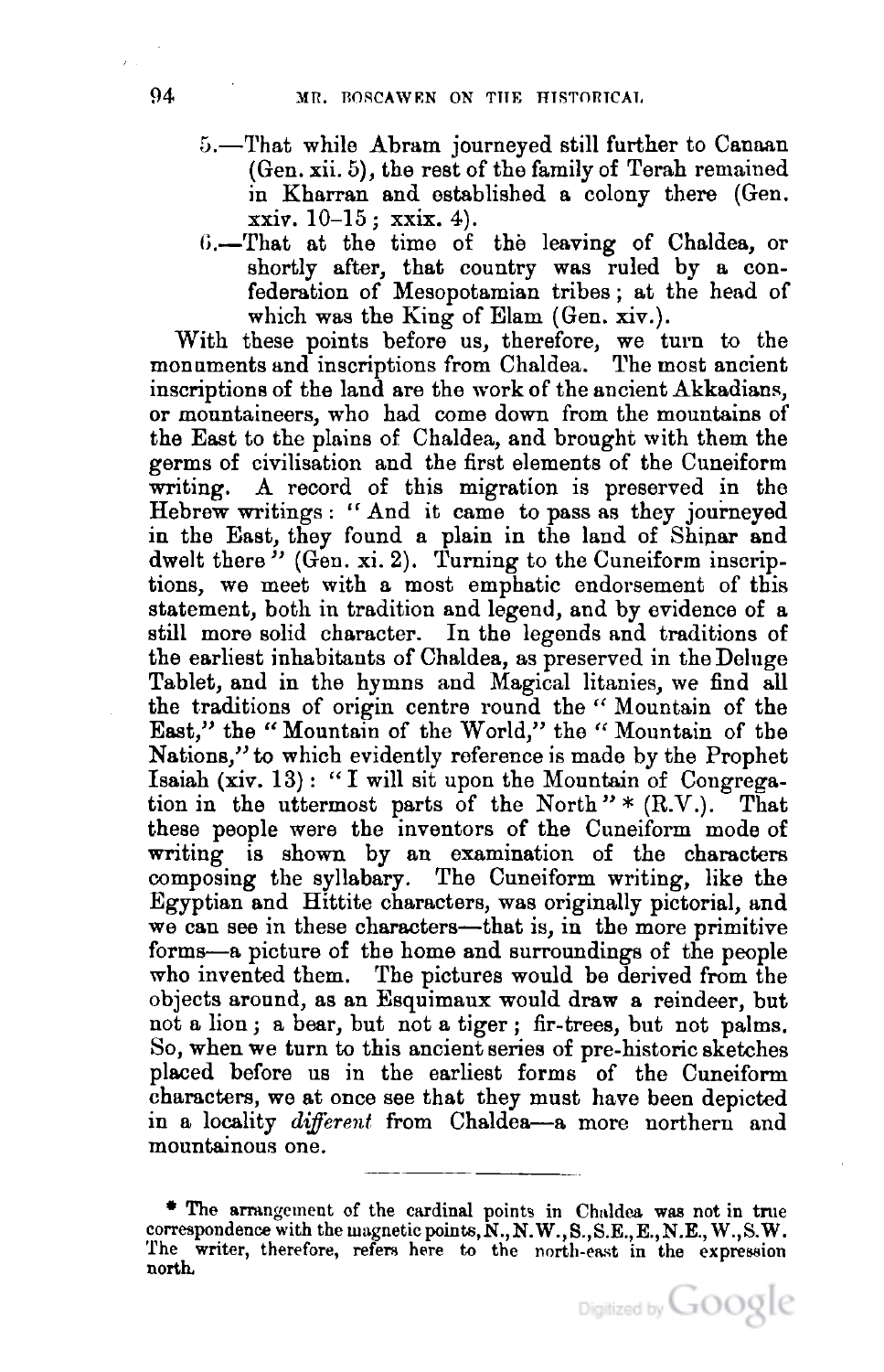Thus the sign for mountain and country  $\uparrow$  are synonymous, showing that the country, par excellence the home, was a mountainous one. As an illustration of 'this, we may show how this pictorial representation of land was carried out in the pictorial systems of the Egyptians and Hittites. Thus the the pictorial systems of the Egyptians and Hittites. home royalty of the flat plains of the Nile valley was represented by the sign  $\leq$  NEB-TA, "lord of the two lands," being the ideograph of country; but the sign for a foreign land was  $\sim$ , a picture of mountain-peaks similar to that Hittite group which Professor Sayce identifies as the sign for country. In the fauna of the land we find individual ideographs for the bear and the wolf, but not for the lion, tiger, and jackal, which were common in Chaldea; and still more important is the fact that the compound ideograph for camel denotes an animal with two humps-that is the species of Upper Asia, as distinct from the Arabian species. In the flora we find the pine and cedar, but not the palm or the vine; while the earliest form of the house or dwelling was a cave. All these facts tend to show that if the Cuneiform writing did undergo a considerable enlargement and modification in Chaldea., yet, at any rate, the first elements were invented in a land differing in many respects from the delta of the Tigro-Euphrates valley. The language of these first inhabitants is known to us from numerous inscribed bricks and tablets, and the labours of Dr. Paul Haupt and the late  $M$ . Francois Lenormant have elucidated the nature of the grammar and vocabulary, showing it to differ entirely in both of these important features from the Semitic families. The mode of reading the characters from left to right, the use of ideographs and polyphones, all point to the non-Semitic origin of the writing, and this fact is stated most clearly by so great an authority on all relating to Semitic languages as M. Ernest Renan, who says, "No one in the present day can doubt that this (Turanian) civilisation possessed, and most probably created, the writing called Cuneiform,"-that is, he adds, if we take the word Turanian as a synonym for that which is neither Aryan or Semitic.

While the Chaldean inscriptions show, undoubtedly, a 'furanian civilisation at the base of the culture of the nations of the Tigro-Euphrates Valley, they also reveal the important fact that at a very early period, tribes of Semitic nomads had come and settled in the land and had adopted the Cuneiform mode of writing which they found in use among their Akkadian countrymen.\* This borrowing must have taken

Digitized by **GOOGLE** 

 $*$  A curious and important record of the relative position of the homes of the Semitic and non-Semitic elements in the population of Chaldea is pre-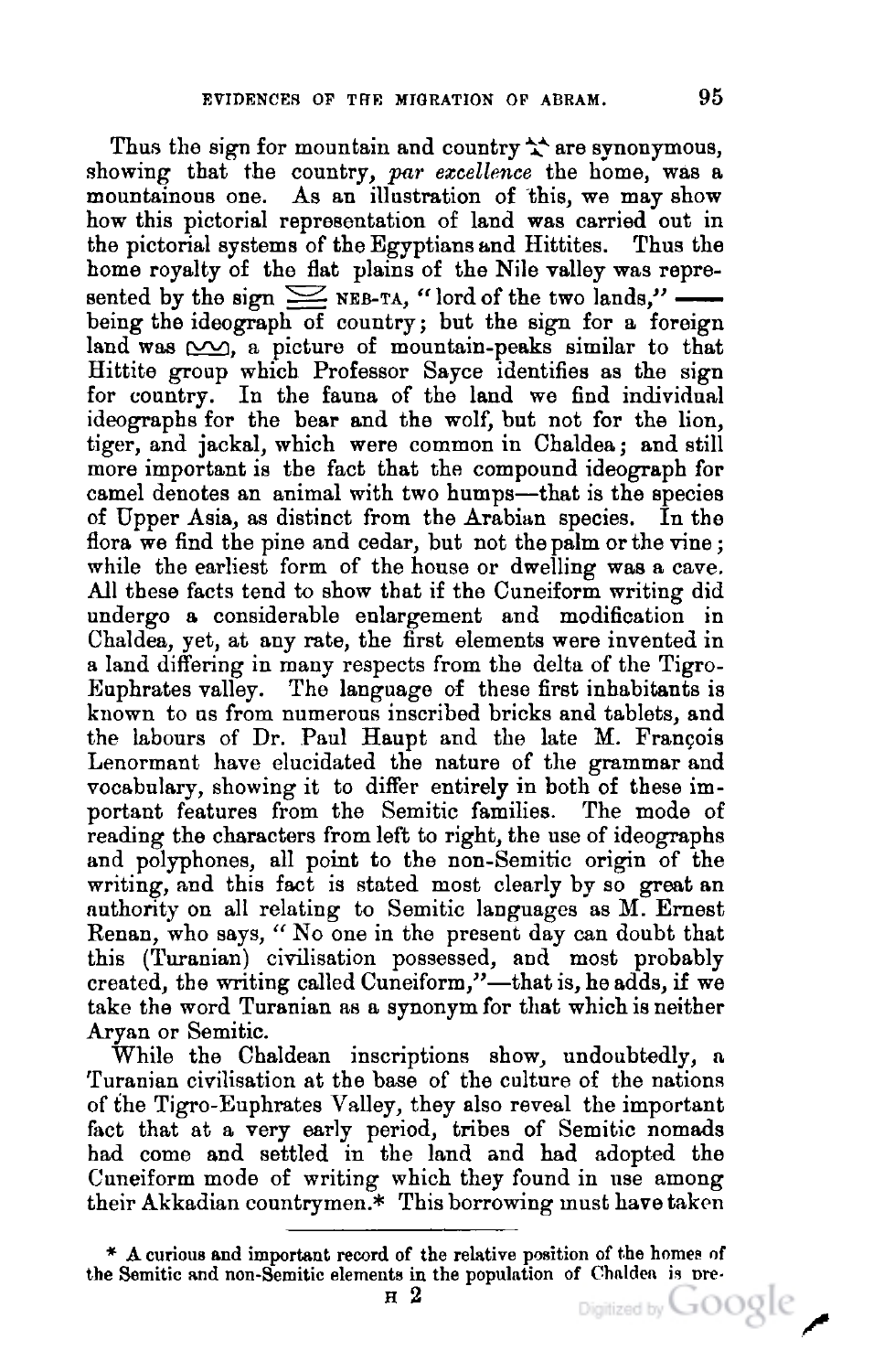place at a very early period, for as early as B.C. 3750, the kings of North Chaldea wrote their inscriptions in Semitic Babylonian, thus affording proof of the existence of a Semitic population in the land. In the British Museum there is a small ovoid of pink and white marble, bearing an inscription of Sargon I., King of Agadhe, or Akkad, one of the quarters of the city of Sippara, the Sepharvaim of the Bible, in North Chaldea; and an inscribed vase belonging to Naram-Sin, the son of this ruler, was found by M. Fresnel, but unfortunately lost in the Tigris; also a third inscription of this period is the seal of IBNI SAR, the tablet-writer of Sargon I. This inscription, of which I give a facsimile, is one of particular interest, as showing the importance of the scribe caste even at this early period. All of these inscriptions are written in very archaic characters, quite in agreement with their great antiquity.\* The inscription upon the seal of Ibni-Sar reads, when transcribed into modern Babylonian characters,

| 1. 千四年                                                                    |                | $3.$ t $\geqslant$ |
|---------------------------------------------------------------------------|----------------|--------------------|
| $AN - SAR - GA NI$                                                        | SAR LUKII      | SAR                |
| To Sargon                                                                 | the good King? | King               |
| $4.$ $\beta$ $\overline{m}$ $\geq$ $\Delta$ $\alpha$ $\in$ $\mathbb{R}$ . | $5. \pm 0.5$   | 6.                 |
| $A - GA - DHE$                                                            | $IB - NI -$    | <b>SARRU</b>       |
| King of Agadhe (AKKAD)                                                    | $Ibmi$ -       | Sarru              |
| 7. 案件:第1.                                                                 |                |                    |
| DUP - SAR                                                                 | ARAD - SU      |                    |
| the scribe                                                                | his servant.   |                    |

This word DUPSAR or TUPSARRU, literally "Tablet-writer," was of Akkadian origin, being composed of DUP tablet and

served in the names of the cardinal points. From a small astronomical tablet we learn that the North-East was the land which the Akkadians placed behind them, the land which they left in their journey from the East; while the Semites called the West Akharri-the "Hinterland" of the Germanspointing to Arabia as their home.

<sup>\*</sup> The date of these inscriptions rests upon the statement, twice repeated in cylinder incriptions, of Nabonidus, King of Babylon (B.C. 555–538), that in his restoration of the temple of the Sun-god he found in the foundations the memorial record of Naram-Sin, the son of Sargon, which for 3,200 ( $\frac{1}{2}$ )  $\frac{1}{2}$   $\frac{1}{2}$   $\frac{1}{2}$   $\frac{1}{2}$   $\times$  100 + 2  $\times$  100) years none of the kings his predecessors had seen (W.A.I. v. 64, ii. 61). In a second cylinder (W.A.I. v. 65, i. 38) the king also speaks of this discovery. In the former of these records the king speaks of the Kassite king Sagarakteyas, son of Kudur-Bel, or more probably Kudur-Kharbi, whose reign, he says, was  $800$  ( $\frac{W}{V}$ ) vears